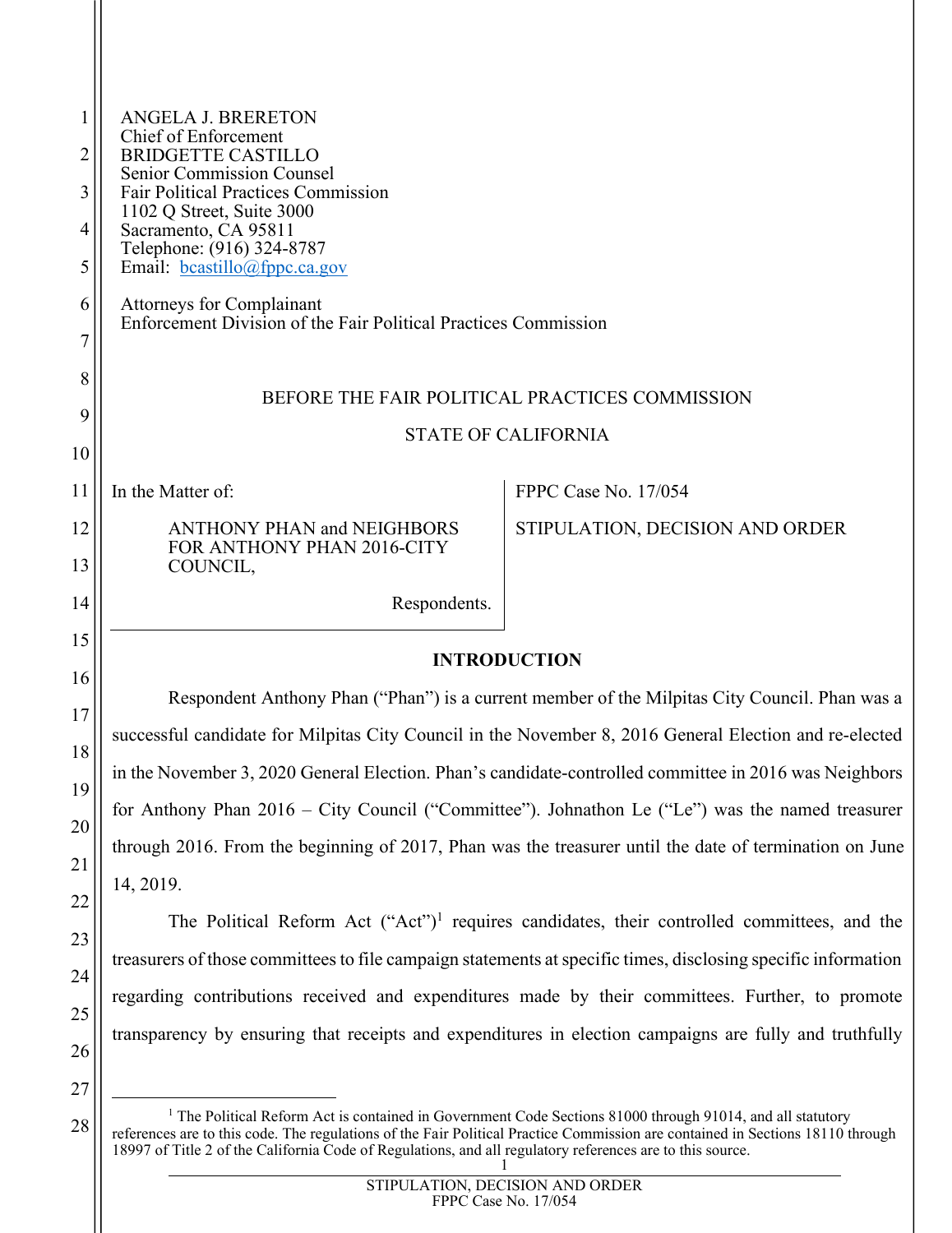disclosed, the Act includes prohibitions on the use of cash over \$100. In this matter, Phan and the Committee failed to: timely and properly disclose a loan made to the Committee; impermissibly received cash contributions over \$100 and made cash expenditures over \$100; and failed to timely and properly disclose occupation and employer information on campaign statements as required. In this way, the Committee and Phan violated the Act.

A Tolling Agreement was entered into in this matter, effectively tolling the relevant statute of limitations beginning August 25, 2021.

#### **SUMMARY OF THE LAW**

All legal references and discussions of law are intended to be citations to statutes and regulations as they existed at the time of the violations.

## **Need for Liberal Construction and Vigorous Enforcement of the Political Reform Act**

When enacting the Political Reform Act, the people of California found and declared that previous laws regulating political practices suffered from inadequate enforcement by state and local authorities.<sup>[2](#page-1-0)</sup> For this reason, the Act is to be construed liberally to accomplish its purposes.<sup>[3](#page-1-1)</sup>

One purpose of the Act is to promote transparency by ensuring that receipts and expenditures in election campaigns are fully and truthfully disclosed so that voters are fully informed and improper practices are inhibited.<sup>[4](#page-1-2)</sup> Along these lines, the Act includes a comprehensive campaign reporting system.<sup>[5](#page-1-3)</sup> Another purpose of the Act is to provide adequate enforcement mechanisms so that the Act will be "vigorously enforced."[6](#page-1-4)

## **Loan Disclosure**

If a committee receives a loan of \$100 or more it must disclose the amount of the loan, the name, street address, employer and occupation of the lender, as well as the original date of each loan, the due date and interest rate of the loan, the payments made on the loan, and the outstanding balance at the end of each statement period.<sup>[7](#page-1-5)</sup>

<span id="page-1-5"></span><span id="page-1-4"></span><span id="page-1-3"></span><span id="page-1-2"></span><span id="page-1-1"></span><span id="page-1-0"></span> Section 81001, subd. (h). Section 81003. Section 81002, subd. (a). Sections 84200, *et seq*. Section 81002, subd. (f). Section 84211, subd. (g).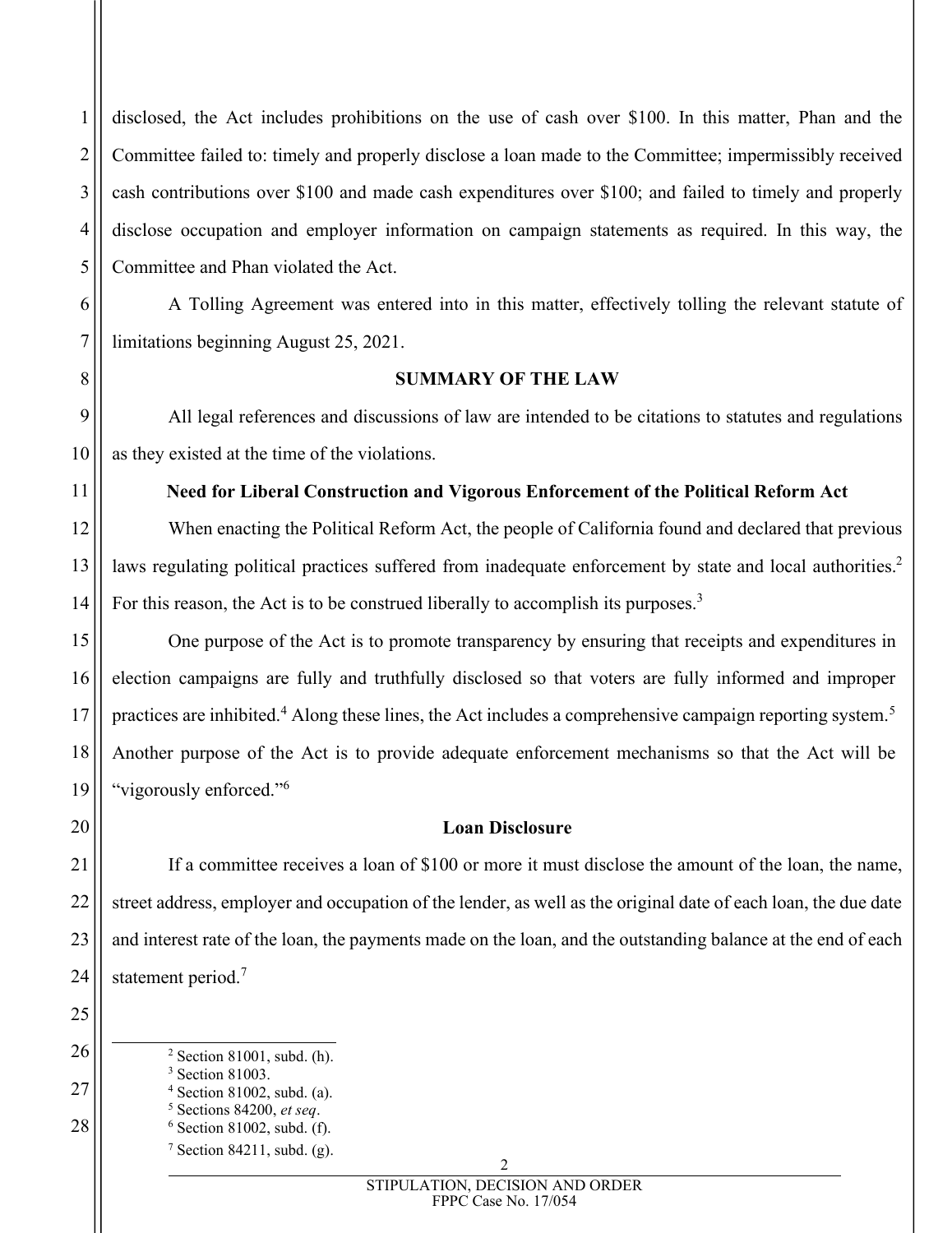A committee's campaign statement must disclose the total amount of expenditures made during the period to persons who received \$100 or more, including contributions/loans, along with the recipient's full name, street address, the amount of each expenditure, a brief description of the consideration for which each expenditure was made, and, in the case of an expenditure which is a contribution to a candidate, elected officer, or committee, the date of the contribution, the cumulative amount of contributions made to that recipient, the full name of the recipient, and the office and district/jurisdiction for which he or she seeks nomination or election.<sup>[8](#page-2-0)</sup>

# **Disclosure of Contributor Information**

For each campaign statement that a committee is required to file, the committee must disclose certain information about contributors who contribute a cumulative amount of \$100 or more.<sup>[9](#page-2-1)</sup> Under Section 84211, subdivision (f), the committee must disclose the following about these contributors: (1) the contributor's full name; (2) the contributor's street address; (3) the contributor's occupation; (4) the name of the contributor's employer, or if he or she is self-employed, the name of the business; (5) the date and amount received during the period covered by the campaign statement; and (6) the cumulative amount of contributions.

# **Prohibited Cash Transactions**

No contribution of \$[10](#page-2-2)0 or more shall be made or received in cash.<sup>10</sup> No expenditure of \$100 or more shall be made in cash.<sup>[11](#page-2-3)</sup> All contributions of \$100 or more must be made in the form of a written instrument containing the name of the contributor and the name of the payee, and drawn from the account of the contributor.<sup>[12](#page-2-4)</sup>

- Section 84211, subd. (k).
- <span id="page-2-4"></span><span id="page-2-3"></span><span id="page-2-2"></span><span id="page-2-1"></span><span id="page-2-0"></span> Section 84211, subd. (f).
	- Section 84300, subd. (a).
	- Section 84300, subd. (b).
	- Section 84300, subd. (c).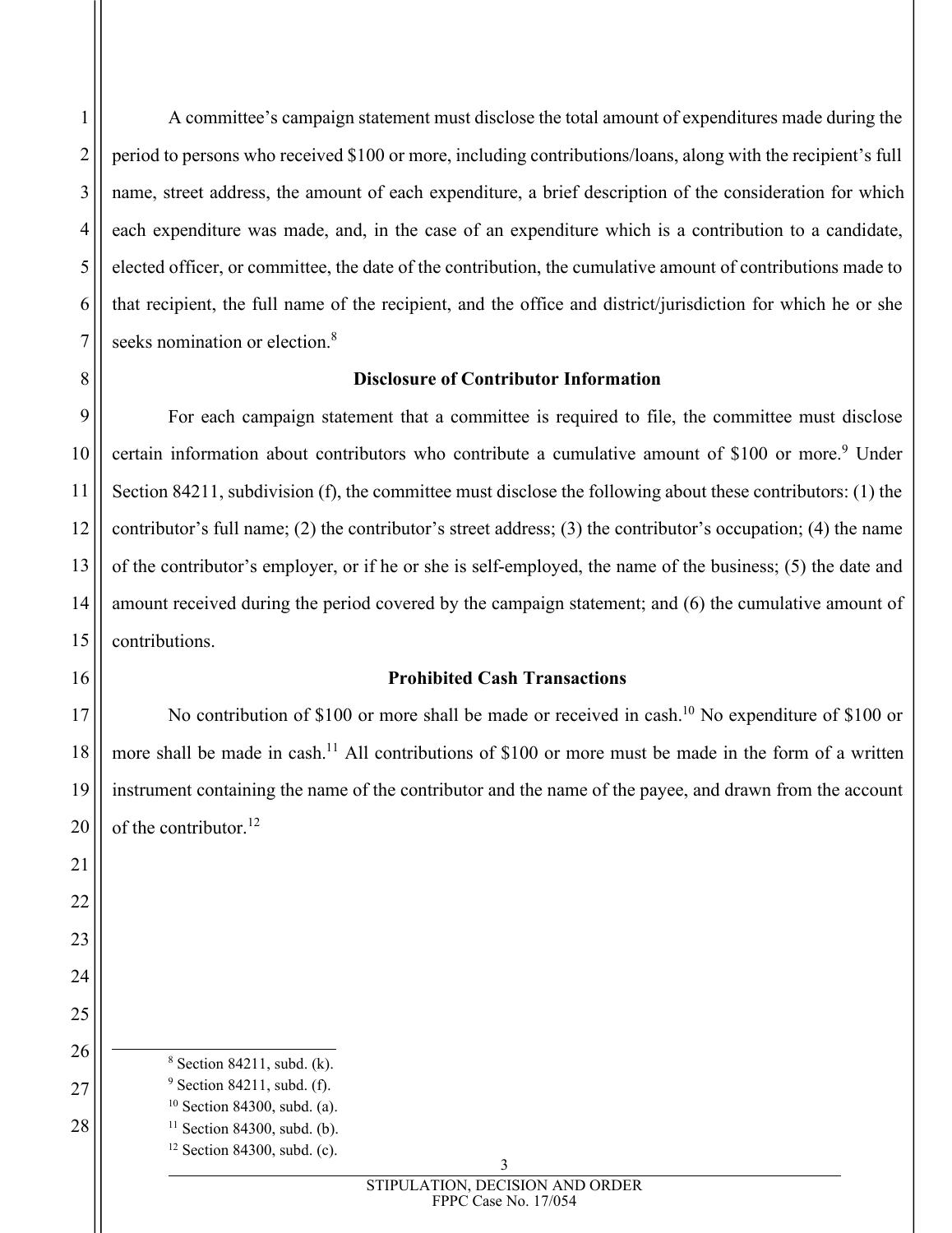## **Joint and Several Liability of Committee, Candidate, and Treasurer**

It is the duty of a committee treasurer and the candidate to ensure that the committee complies with the Act's campaign reporting system.<sup>[13](#page-3-0)</sup> A treasurer and candidate may be held jointly and severally liable with the committee for violations committed by the committee.<sup>[14](#page-3-1)</sup>

## **SUMMARY OF THE FACTS**

Phan is a current member of the Milpitas City Council. Phan was a successful candidate for Milpitas City Council in the November 8, 2016 General Election and re-elected in the November 3, 2020 General Election. In 2016, Phan received 20.83% of the votes and in 2020, received 19.69% of the votes. Le was the named treasurer of the Committee through 2016. From the beginning of 2017, Phan was the treasurer of the Committee until the date of termination on June 14, 2019.

In the November 2016 election, Phan was one of the youngest candidates for Milpitas City Council, at 22 years old. At the time, his named treasurer, Le, was a minor, as he was 14 years old. According to Phan, Le was his cousin who was good with numbers. Le is not named as a respondent in this matter, as he was underage at the time of the violations, and the Enforcement Division has been unable to locate him.

In connection with the November 2016 election, the Committee received approximately \$31,712 and spent approximately \$35,097 in expenditures. The Committee has filed a termination statement as of June 14, 2019.

# Loan Disclosure

The Committee reported a loan from Phan in the amount of \$43,000, disclosing it was received on August 24, 2016. But according to Committee bank records, no \$43,000 deposit was made. Instead, \$5,000 in cash was deposited on September 27, 2016. According to Phan, he intended to make a \$43,000 loan to the Committee. Phan asserts he had saved money from special events in his life and gave \$43,000 in cash to Le in a Nike shoebox to deposit into the Committee bank account. However, according to Phan, Le was advised by Le's mother not to deposit such a large amount of cash into the Committee bank account, so Le only deposited \$5,000. Phan asserts Le failed to inform him that he did not deposit all of the money until after the election, in January 2017. At that time, Phan states he was unsure how to correct the reporting

<span id="page-3-1"></span><sup>14</sup> Sections 83116.5 and 91006.

<span id="page-3-0"></span><sup>13</sup> Sections 81004, 84100, 84104, and Regulation 18427.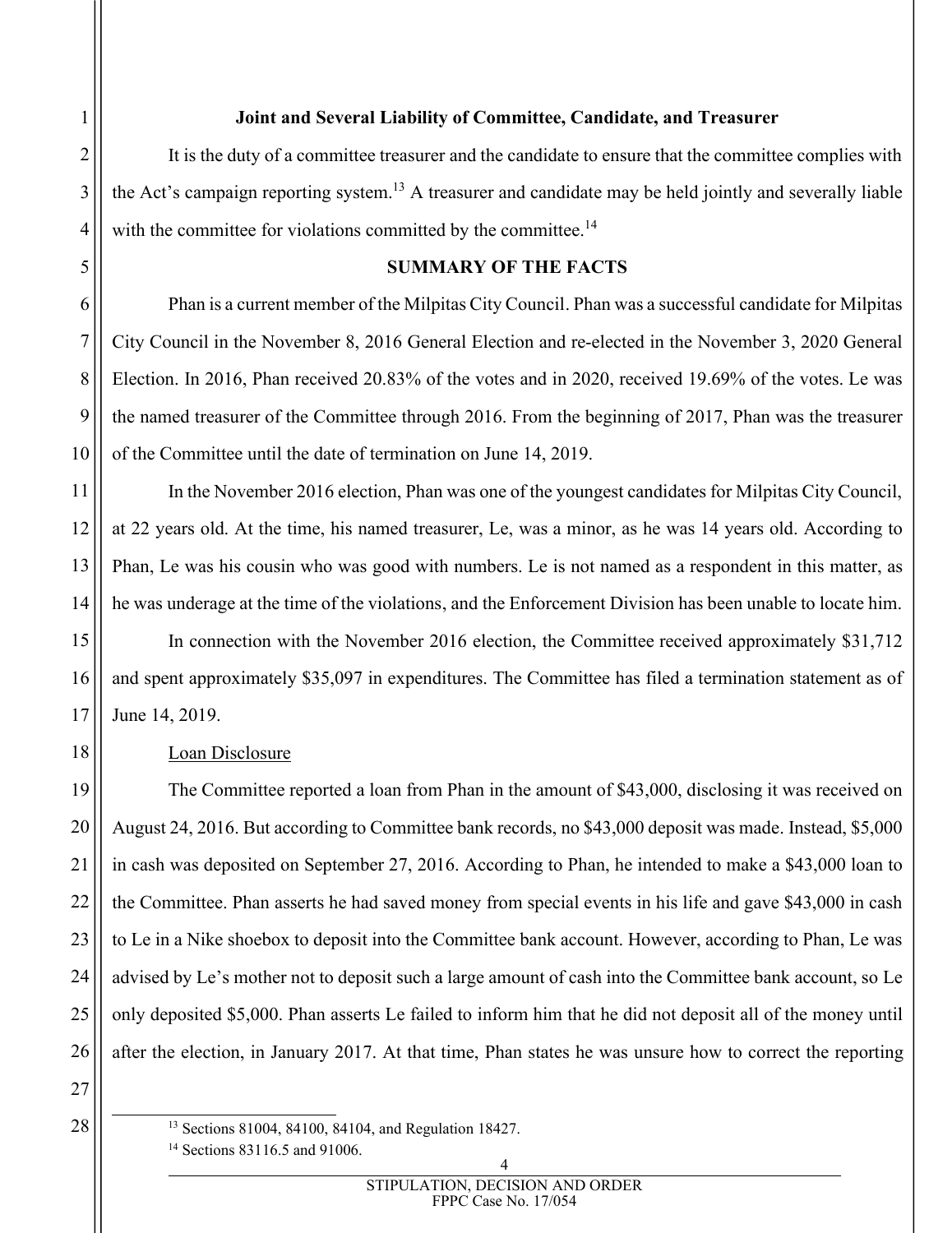issue, so he filed an amendment reporting that \$20,000 of the loan had been forgiven. According to Phan, at the time, he was unsure how much had actually been deposited and did not follow up by checking the Committee bank records. The Enforcement Division's investigation was unable to confirm or deny Phan's account of these events, but the bank statements confirm that \$5,000 in cash was deposited.

After this case was opened, on August 2, 2017, Phan amended the campaign statements to disclose the original amount of the loan as \$5,000, removed the \$20,000 loan forgiveness, and added an additional loan from himself to the Committee in the amount of \$2,500. The Committee bank records show that Phan had made a \$2,500 loan to the Committee, in the form of a personal check.

The Committee and Phan were required to file a 24-Hour Contribution Report for the \$5,000 loan made on September 27, 2016.<sup>[15](#page-4-0)</sup> This 24-Hour Contribution Report was due on September 28, 2016 but was never filed. This violation is not being separately charged in the interest of settlement.

# Impermissible Cash Transactions

The Committee and Phan deposited \$5,000 in cash into the Committee bank account on September 27, 2016, which was ultimately disclosed as a loan from Phan.

Additionally, the Committee and Phan withdrew a total of \$4,500 in cash. More specifically, on February 27, 2017, \$200 was withdrawn in cash from the Committee bank account and on August 2, 2017, \$4,300 was withdrawn in cash from the Committee bank account. According to Phan, these cash withdrawals were for repayment of the \$5,000 loan he made to the Committee.

Campaign Reporting – Occupation and Employer Information

On the pre-election campaign statement for the reporting period of September 25, 2016, through October 22, 2016, the Committee and Phan failed to report the occupation and employer information of 25 contributors, indicating that an amendment would follow. On February 14, 2017, the Committee and Phan filed an amendment, reporting the occupation and employer information for these contributors. Of these, 12 were disclosed as either unemployed or retired. However, this information was not accurate. Phan asserts a friend and colleague hosted a fundraiser for his candidacy on October 19, 2016. These 12 individuals made contributions as a result of the fundraiser. Phan asked the colleague for their occupation

27 28

1

2

3

4

5

6

7

8

9

10

11

12

13

14

15

16

17

18

19

20

21

22

23

24

25

<span id="page-4-0"></span><sup>5</sup> <sup>15</sup> The Committee and Phan were also required to file a 24-Hour Contribution Report for a \$3,000 contribution made by Phan to the Committee on August 12, 2016, but this violation is outside the statute of limitations.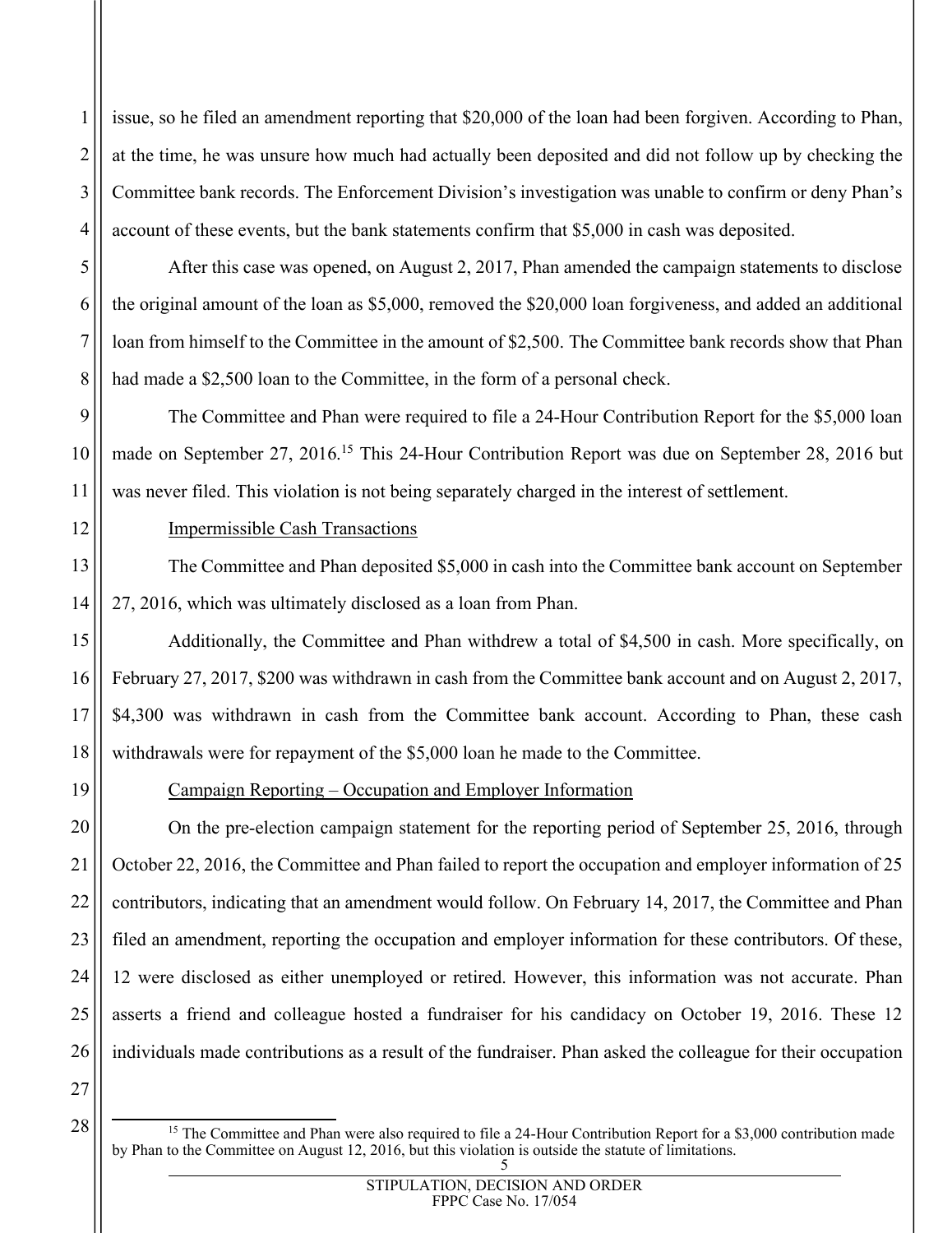2 and employer information, but the colleague failed to provide this information. As a result, Phan stated he guessed and made up this information.

#### **VIOLATIONS**

#### 4 Count 1: Failure to Properly Report a Loan

1

3

5

6

7

8

9

10

11

12

14

15

16

18

19

20

21

22

23

24

25

26

27

A committee is required to disclose specific information when a loan of \$100 or more is received or repaid by the Committee. According to campaign statements, the Committee and Phan disclosed receiving a loan in the amount of \$43,000 on September 24, 2016. However, only \$5,000 in cash was deposited on September 27, 2016. The Committee and Phan then improperly reported in an amended campaign statement that \$20,000 of the \$43,000 loan had been forgiven. Later, on amendments filed on August 2, 2017, the Committee and Phan disclosed the original amount of the loan was \$5,000 and removed the \$20,000 loan forgiveness. By misreporting receiving a \$43,000 loan and forgiving \$20,000 of the loan, the Committee and Phan violated Section 84211, subdivisions (f), (g) and (k).

13 Count 2: Impermissible Receipt and Expenditures of Cash

In 2016, the Committee and Phan impermissibly accepted a loan of \$5,000 in cash and impermissibly made cash expenditures in the amount of \$4,500, in violation of Section 84300, subdivisions (a), (b) and (c).

17 Count 3: Failure to Properly Disclose Required Contributor Information on Campaign Statements

On the pre-election campaign statement for the reporting period of September 25, 2016, through October 22, 2016, the Committee and Phan failed to timely disclose 25 contributors' occupations and employers. On February 14, 2017, the Committee and Phan misreported 12 of these contributors' occupations and employers by making up the information in an amendment. In this way, the Committee and Phan violated Section 84211, subdivisions (f)(3) and (f)(4).

#### **PROPOSED PENALTY**

This matter consists of three counts. The maximum penalty that may be imposed is \$5,000 per count.<sup>[16](#page-5-0)</sup> Thus, the maximum penalty that may be imposed here is \$15,000.

In determining the appropriate penalty for a particular violation of the Act, the Enforcement Division considers the typical treatment of a violation in the overall statutory scheme of the Act, with an

28

<span id="page-5-0"></span> $16$  See Section 83116, subd. (c).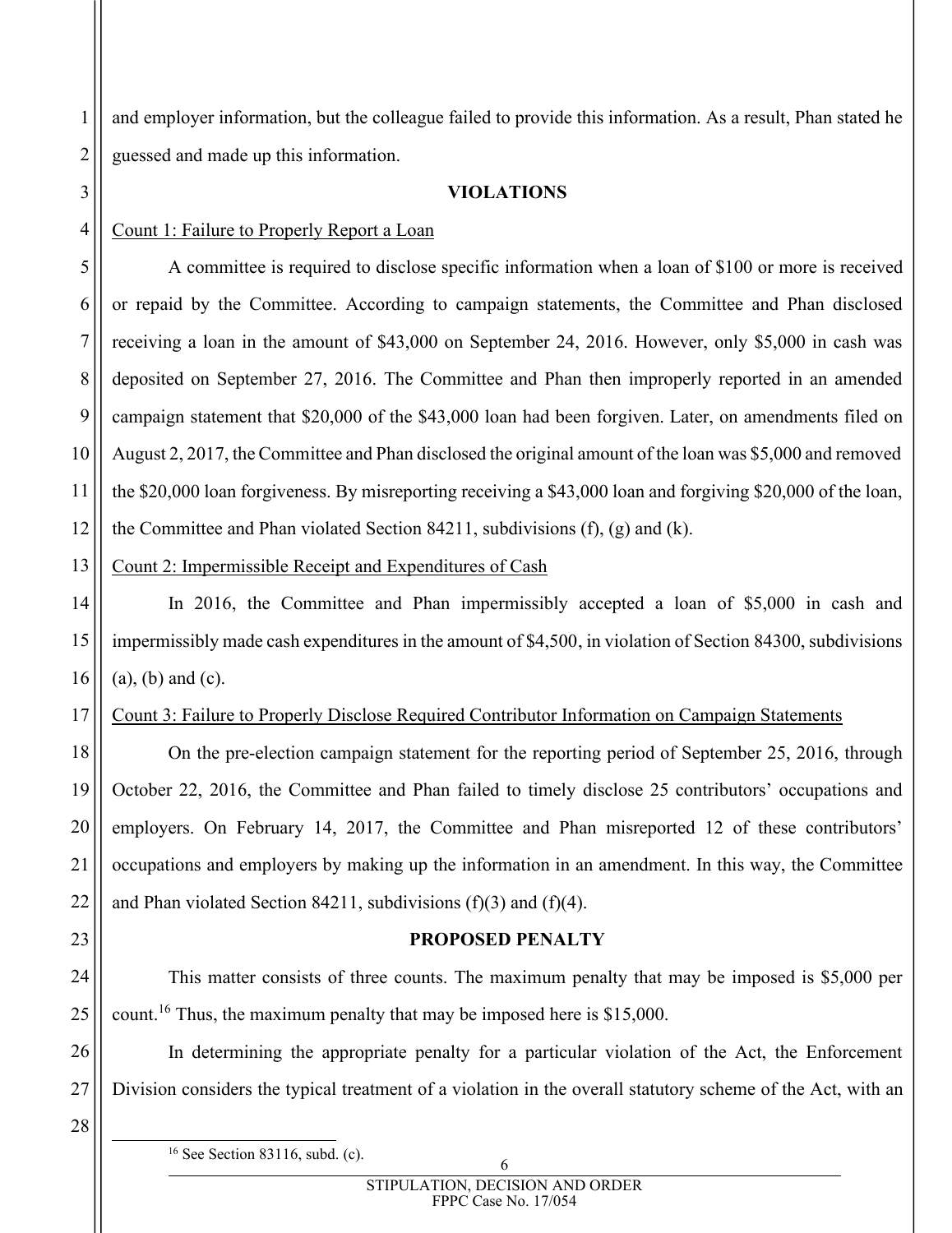emphasis on serving the purposes and intent of the Act. Additionally, the Enforcement Division considers the facts and circumstances of the violation in the context of the following factors set forth in Regulation 18361.5 subdivision (e)(1) through (8): (1) The extent and gravity of the public harm caused by the specific violation; (2) The level of experience of the violator with the requirements of the Political Reform Act; (3) Penalties previously imposed by the Commission in comparable cases; (4) The presence or absence of any intention to conceal, deceive or mislead; (5) Whether the violation was deliberate, negligent or inadvertent; (6) Whether the violator demonstrated good faith by consulting the Commission staff or any other governmental agency in a manner not constituting complete defense under Government Code Section 83114(b); (7) Whether the violation was isolated or part of a pattern and whether the violator has a prior record of violations of the Political Reform Act or similar laws; and (8) Whether the violator, upon learning of a reporting violation, voluntarily filed amendments to provide full disclosure.[17](#page-6-0)

This case does not qualify for the Streamline Program. More specifically, a case will be excluded from the Streamline Program if the extent and gravity of public harm is more than minimal, which is the case in this matter. The violations in this matter resulted in the public not timely and accurately receiving the required information regarding the Committee's and Phan's contributions. The circumstances in this case show an intent to violate the Act regarding disclosure of contributors' occupation and employer information, in particular, Phan admitted making up the employer and occupation information for 12 contributors. Further, the Committee and Phan inflated the appearance of support by reporting a \$43,000 loan, and the campaign statement was not amended until after the election, reporting the loan was actually \$5,000. The use of cash interfered with the Enforcement Division's ability to verify the source of the loan to the Committee, and the story provided regarding the initial loan amount lacked credibility, even though the Enforcement Division could not confirm or deny Phan's account of the circumstances. As a result, this case has been excluded from the Streamline Program after consideration of the totality of the circumstances in this case.

An important purpose of the Act is to ensure receipts and expenditures in election campaigns are fully and truthfully disclosed in order that the voters may be fully informed and improper practices inhibited. In this matter, the Committee and Phan committed multiple violations of the Act which resulted

<span id="page-6-0"></span> $17$  Regulation 18361.5, subd. (e).

1

2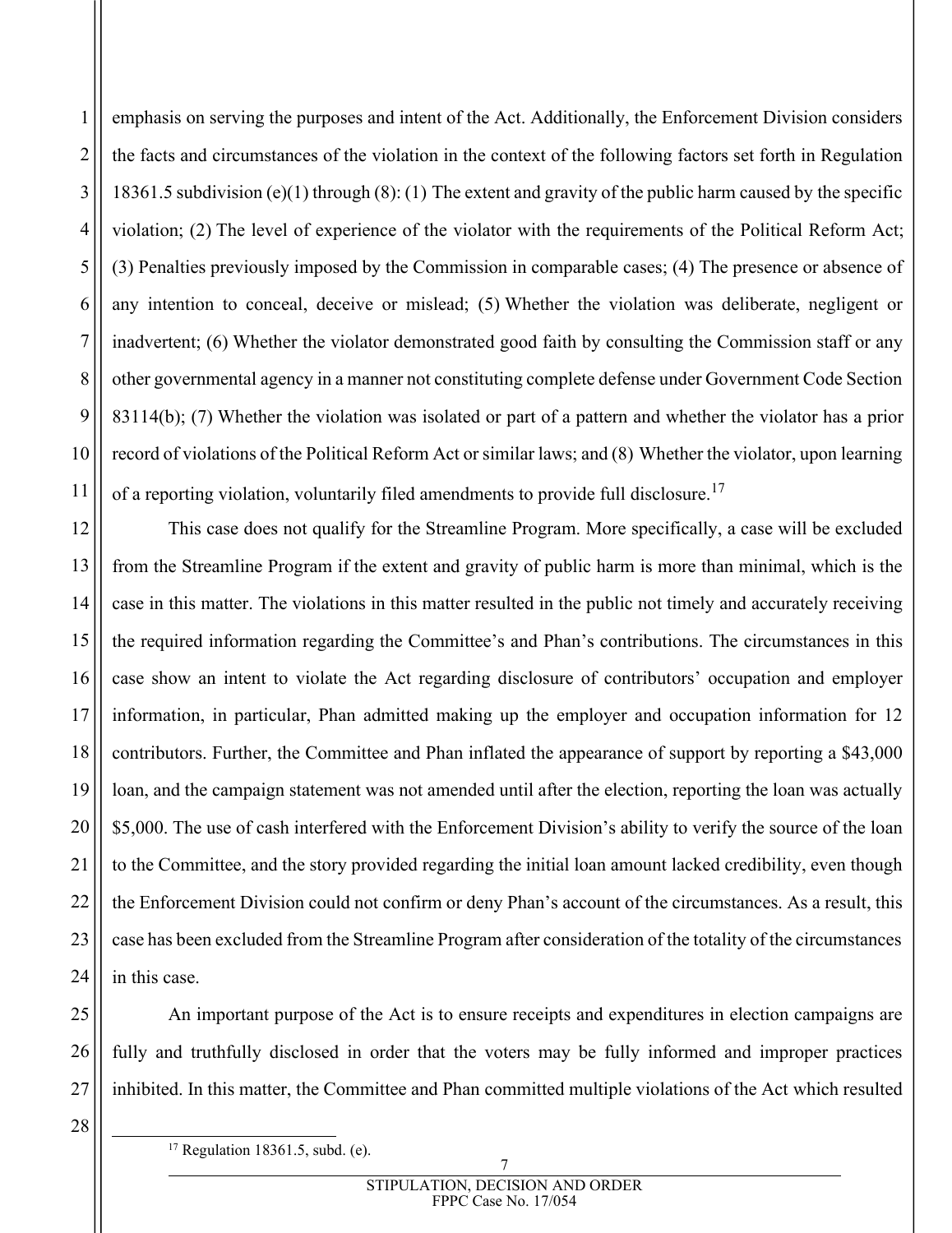in limited or incorrect disclosure. Additionally, some of the information provided could not be accurately verified during the Enforcement Division's investigation, and the use of cash made it difficult to source where the money came from. No evidence was obtained that the Committee or Phan consulted with Commission staff or any other governmental agency for assistance in this matter.

1

2

3

4

5

6

7

8

9

10

11

12

13

14

15

16

17

18

19

20

21

22

The Committee and Phan have no prior Enforcement history and were inexperienced with the Act at the time of these violations. Further, the Committee and Phan have cooperated with the investigation and agreed to a settlement prior to the issuance of a Probable Cause Report. In connection with settlement, and in aggravation to all counts, the Committee and Phan also violated the Act by failing to maintain complete campaign records, failing to use the campaign bank account for a returned civic donation, and failing to timely file a 24-Hour Contribution Report.

The Commission also considers penalties in prior cases with comparable violations.

Regarding Count 1, a comparable case involving loan disclosure is as follows:

 *In the Matter of Gus Kramer*, 17/142: Gus Kramer was a successful candidate for re-election for Contra Costa County Assessor in the June 3, 2014 Primary Election. Committee to Elect Gus Kramer was his candidate-controlled committee. The Committee and Kramer failed to properly disclose a loan on a semiannual campaign statement for the reporting period of July 1, 2013 through December 31, 2013, in violation of Government Code Section 84211, subdivisions (f), (g), and (k) (1 count). The loan amount was originally disclosed as \$90,000 from Kramer himself. However, the \$90,000 was never deposited into the campaign bank account. Kramer stated he had made the money available to his committee if needed but did not need the money. He was able to show proof that he had the funds available at that time and amended his campaign statement to remove the loan. In May 2019, the Commission approved a penalty of \$3,000 for the loan disclosure violation.

23 24 25 26 27 28 In the Kramer case, the loan amount was \$90,000. Proof that the funds were available in a personal bank account at the time of the disclosure was considered mitigation. In this matter, the Committee and Phan improperly reported a loan of \$5,000 as \$43,000. While the amount was lower than in the Kramer case, cash was used here, which limited the Enforcement Division's ability to source the loan. Further, the story surrounding the loan lacked credibility, even though the Enforcement Division could not confirm or deny Phan's account through the investigation. Additionally, the Committee and Phan failed to timely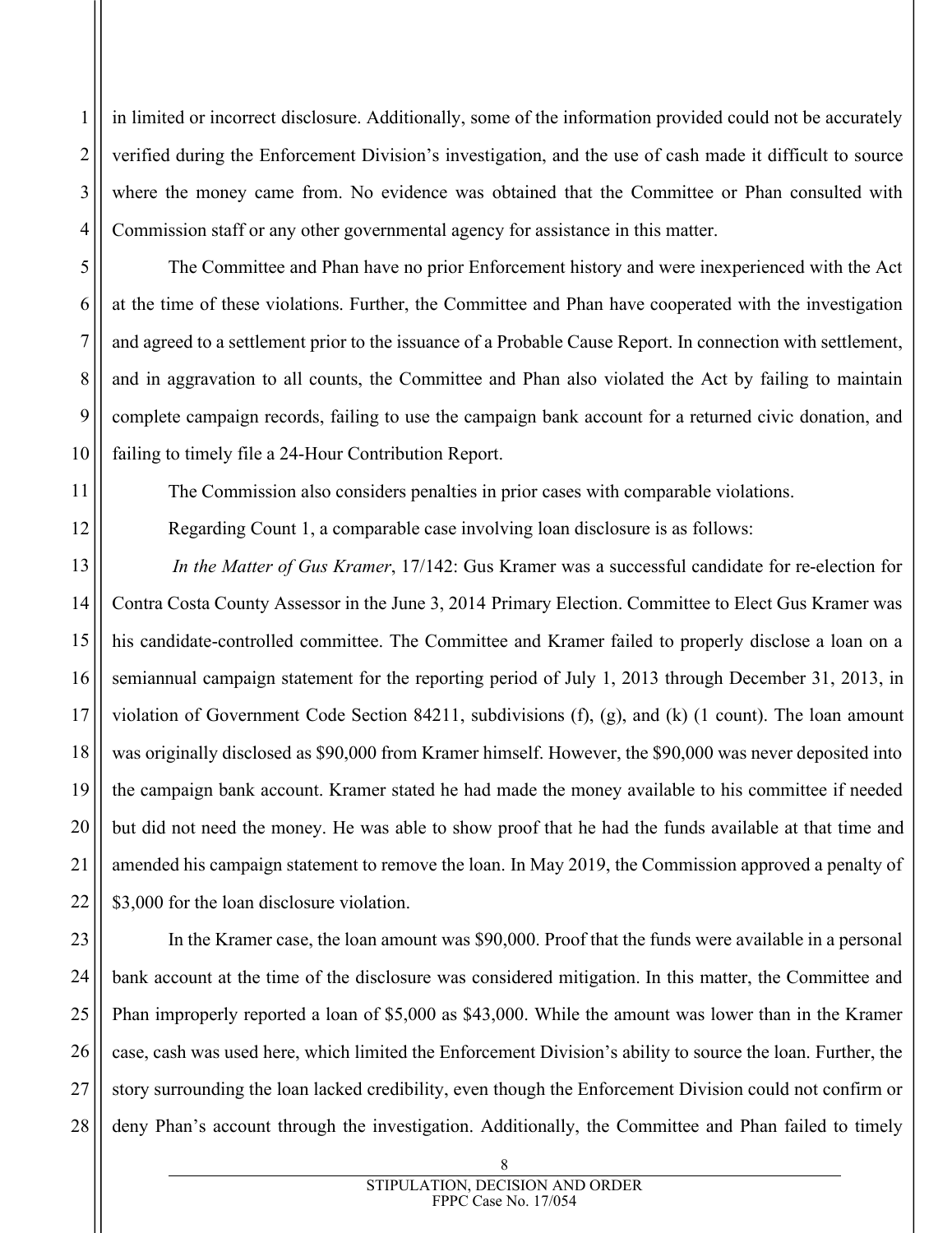disclose the proper loan amount in campaign statements and reports, failing to provide timely and accurate disclosure to the public prior to the election. As a result, a higher penalty for Count 1 of \$5,000 for the improper disclosure of a loan is recommended.

Regarding Count 2, comparable cases involving impermissible acceptance and making expenditures of cash over \$100 is as follows:

*In the Matter of Committee to Elect Jim Smith, Superior Court Judge, Seat #3 2014, James S. Smith, and Michael Arzaga,* FPPC Case No. 2017-00076. Jim Smith was an unsuccessful candidate for Superior Court Judge, Imperial County, in the 2014 Statewide Primary Election. The Committee to Elect Jim Smith, Superior Court Judge, Seat #3 2014 was Smith's candidate-controlled committee. This committee improperly accepted a total of \$13,230 in cash from contributors who gave \$100 or more. The total number of improper contributions was 8, with one source being unverified but reported as a loan from the candidate. In addition, the committee deposited cash totaling \$790 but failed to keep record of receipts or a contributor list. In May 2020, the Commission imposed a penalty of \$2,500 for one count of accepting cash over \$100.

In the Smith case, the committee improperly accepted a total of \$13,230 in cash from contributors. In mitigation, all but one source was able to be verified. In this matter, Phan asserts he provided \$43,000 in cash to his 14-year-old treasurer in a Nike shoe box to deposit, and the treasurer only deposited \$5,000. The assertion regarding the \$43,000 could not be verified through the investigation, but the bank statements confirm that a deposit of \$5,000 in cash was made. Further, the amount of the loan at issue was inaccurately reported both originally and in an amendment.

*In the Matter of Friends of Lilia Leon for City Council 2013 and Lilia Leon*; FPPC No. 16/116. Lilia Leon was a successful candidate for Commerce City Council in the March 5, 2013 election. Friends of Lilia Leon for City Council 2013 was Leon's controlled committee. In September 2019, the Commission approved a stipulated decision for multiple counts, including 1 count of making 21 cash expenditures totaling \$7,230 over a 2-year period for a penalty of \$2,000 for this violation.

25 26 27 In the Leon case, an impermissible cash expenditure violation was charged for making 21 cash expenditures totaling \$7,230. These cash expenditures could not be verified and occurred over a 2-year period. In this matter, Phan asserts the Committee paid him back \$4,500 in cash for the \$5,000 loan Phan

28

1

2

3

4

5

6

7

8

9

10

11

12

13

14

15

16

17

18

19

20

21

22

23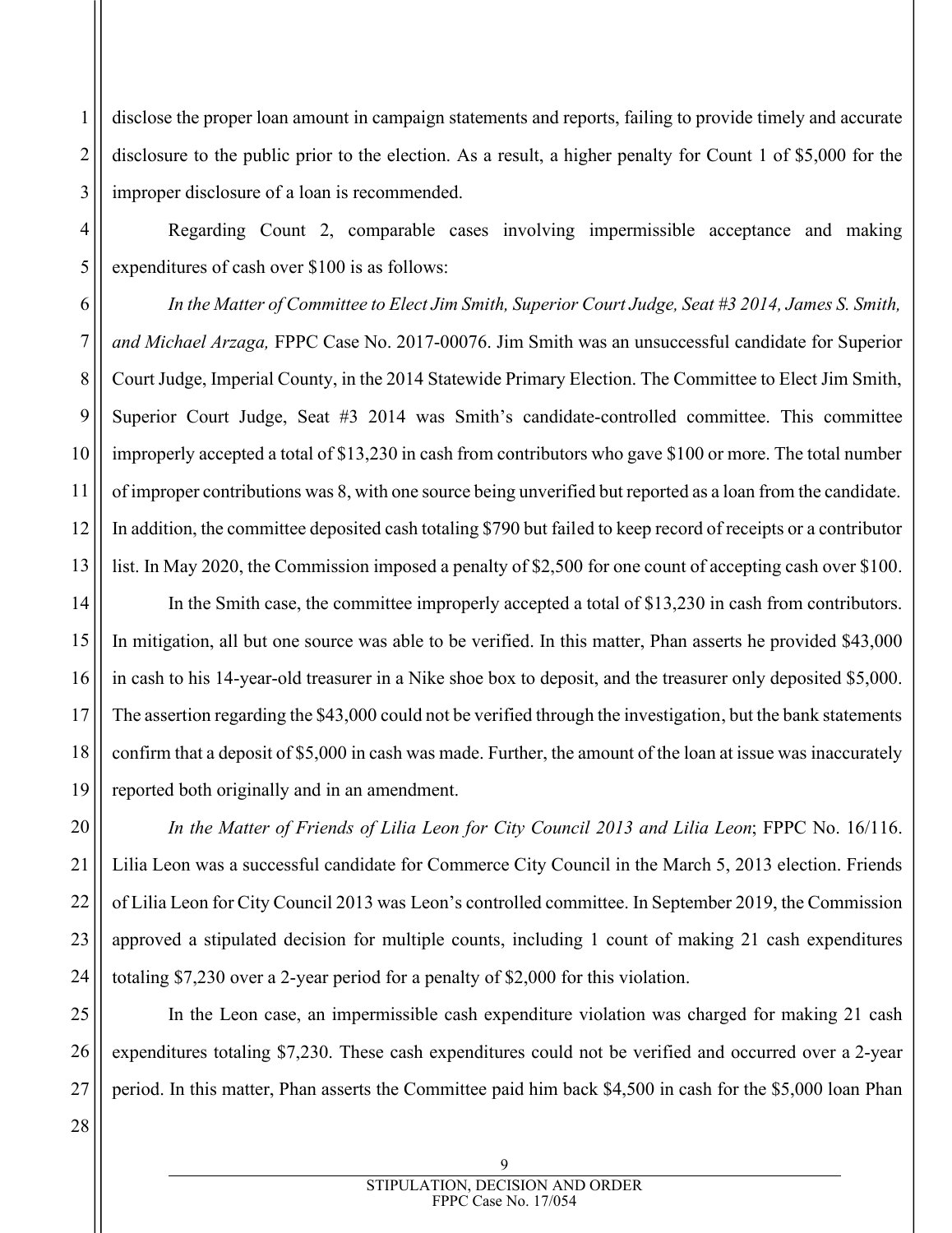made to the Committee. The assertion that this was a loan repayment could not be verified through the investigation, but the bank statements confirm that \$4,500 in cash was withdrawn.

In mitigation for both the receipt of cash and cash expenditures, the amount of the receipt of cash and the cash expenditures is lower than the comparable cases, and the Leon case included 21 cash expenditures over a 2-year period. Phan contends he mistakenly believed that since he made the loan in cash, the Committee could repay the loan in cash as well. Considering the aggravating and mitigating information, a higher penalty for Count 2 of \$5,000 is recommended.

Regarding Count 3, a comparable case involving disclosure of required contributor information is as follows:

*In the Matter of Re-Elect Liz Kniss for City Council 2016 and Liz Kniss;* FPPC No. 17/114*.* Liz Kniss was a successful candidate for Palo Alto City Council in the November 8, 2016 General Election. Re-Elect Liz Kniss for City Council 2016 was Kniss' controlled-committee. In addition to other violations, the Committee and Kniss failed to timely disclose all required occupations and/or employers of contributors, which failed to provide approximately 20% of required contributor information. In February 2021, the Commission approved a stipulated decision for one count of failing to timely disclose all required contributor information in the amount of \$2,000. In aggravation, Kniss was an experienced public official, as she had been a public official for approximately 30 years. In mitigation, Kniss contended that her treasurer was ill during this period (who later passed away), which led to the errors made by Kniss and the Committee.

Regarding the disclosure of occupation and employer information, Kniss had more experience with the reporting requirements of the Act, as opposed to Phan who was a young candidate with little experience with the Act. In this matter, the Committee and Phan failed to disclose required occupation and employer information for 25 contributions received, which constituted approximately 50% of the contributions received during the reporting period. Although the campaign statement identified that an amendment would follow, the amendment was filed after the relevant election, and Phan admitted that he made up the contributor information for 12 of the contributors in the amended campaign statement.

As a result, a higher penalty for Count 3 of \$5,000 for the failure to properly report contributor information is recommended.

1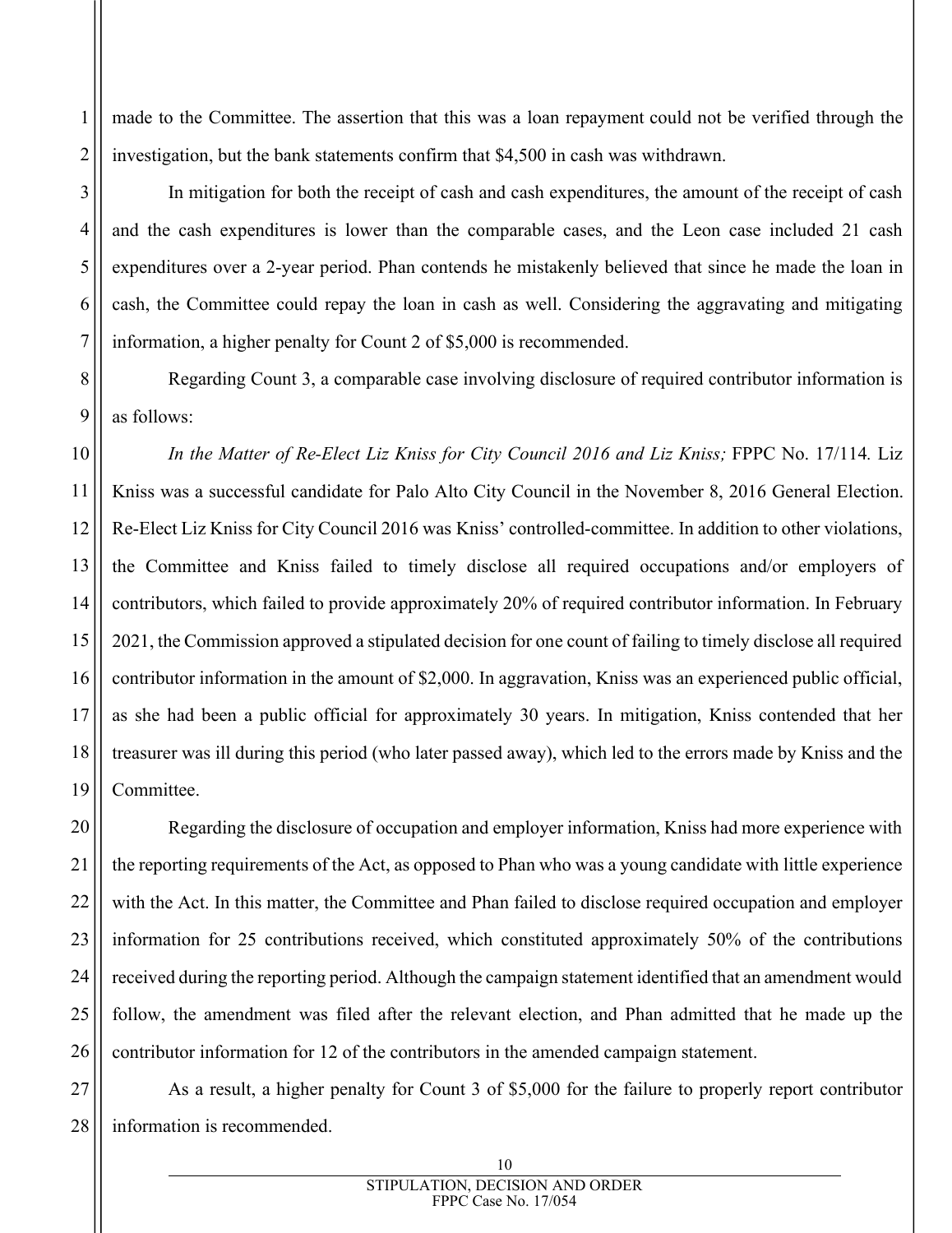Under these circumstances, it is respectfully submitted that imposition of an agreed upon penalty in the amount of \$15,000 is justified, as reflected in the chart below:

| Count | <b>Violation</b>                   | <b>Penalty</b> |
|-------|------------------------------------|----------------|
|       | Loan Disclosure                    | \$5,000        |
|       | Impermissible Cash Receipt and     | \$5,000        |
|       | Expenditures                       |                |
|       | Disclosure of Required Contributor | \$5,000        |
|       | Information                        |                |
|       | <b>Total:</b>                      | \$15,000       |

## **CONCLUSION**

Complainant, the Enforcement Division of the Fair Political Practices Commission, Phan and the Committee agree as follows:

1. Respondents violated the Act as described in the foregoing pages, which are a true and accurate summary of the facts in this matter.

2. This stipulation will be submitted for consideration by the Fair Political Practices Commission at its next regularly scheduled meeting—or as soon thereafter as the matter may be heard.

3. This stipulation resolves all factual and legal issues raised in this matter—for the purpose of reaching a final disposition without the necessity of holding an administrative hearing to determine the liability of Respondent pursuant to Section 83116.

4. Respondents have had the opportunity to consult with an attorney. Respondents understand, and hereby knowingly and voluntarily waive, any and all procedural rights set forth in Sections 83115.5, 11503, 11523, and Regulations 18361.1 through 18361.9. This includes, but is not limited to, the right to appear personally at any administrative hearing held in this matter, to be represented by an attorney at Respondent's own expense, to confront and cross-examine all witnesses testifying at the hearing, to subpoena witnesses to testify at the hearing, to have an impartial administrative law judge preside over the hearing as a hearing officer, and to have the matter judicially reviewed.

5. Respondents agree to the issuance of the decision and order set forth below. Also, Respondents agree to the Commission imposing against them an administrative penalty in the amount of \$15,000. One or more payments totaling said amount—to be paid to the General Fund of the State of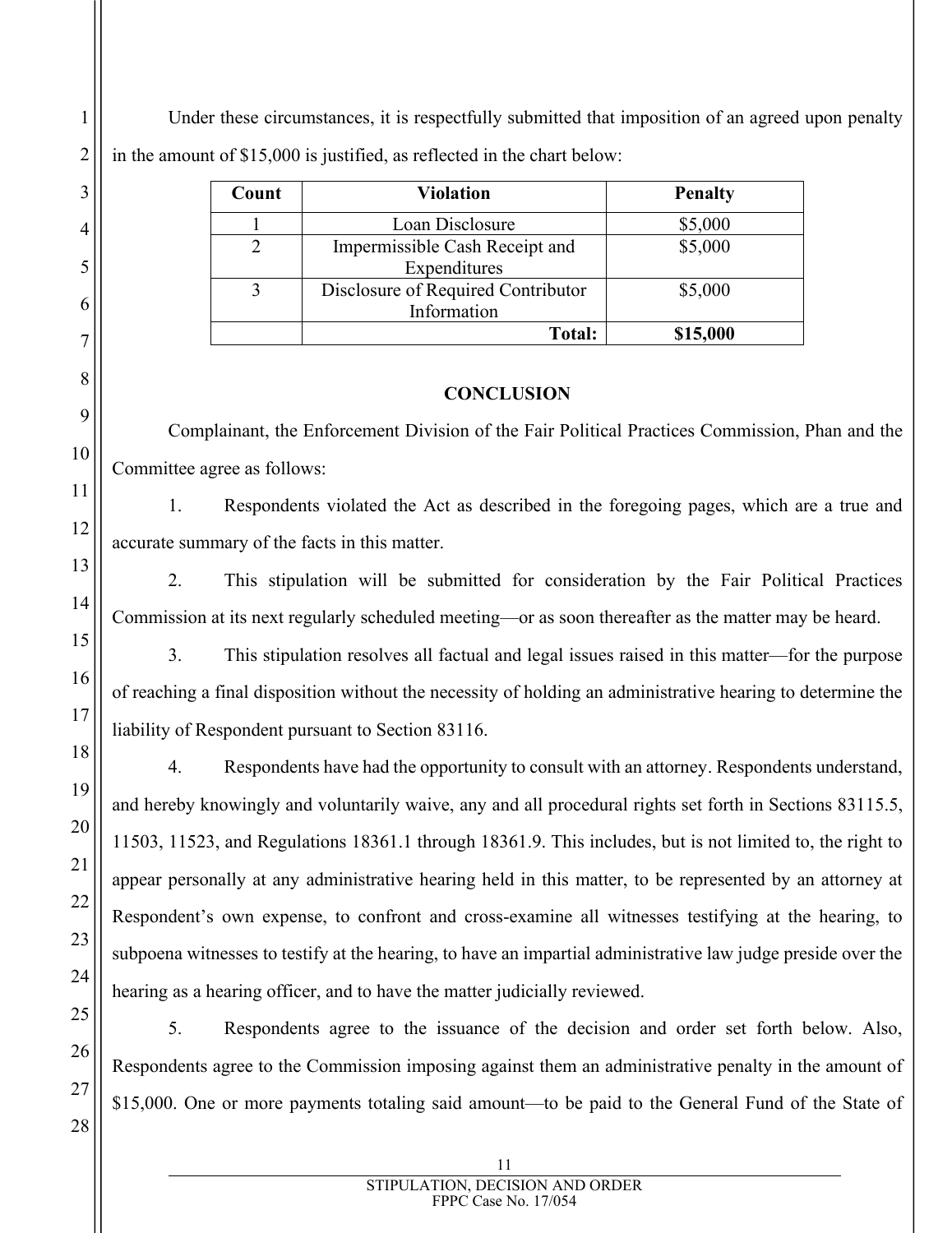1 2 3 California—is/are submitted with this stipulation as full payment of the administrative penalty described above, and same shall be held by the State of California until the Commission issues its decision and order regarding this matter.

4

5

6

7

8

9

10

11

12

13

6. If the Commission refuses to approve this stipulation—then this stipulation shall become null and void, and within fifteen business days after the Commission meeting at which the stipulation is rejected, all payments tendered by Respondents in connection with this stipulation shall be reimbursed to Respondents. If this stipulation is not approved by the Commission, and if a full evidentiary hearing before the Commission becomes necessary, neither any member of the Commission, nor the Executive Director, shall be disqualified because of prior consideration of this Stipulation.

7. The parties to this agreement may execute their respective signature pages separately. A copy of any party's executed signature page including a hardcopy of a signature page transmitted via fax or as a PDF email attachment is as effective and binding as the original.

| 14 | Dated: National Contract of the Contract of the Contract of the Contract of the Contract of the Contract of the Contract of the Contract of the Contract of the Contract of the Contract of the Contract of the Contract of th |
|----|--------------------------------------------------------------------------------------------------------------------------------------------------------------------------------------------------------------------------------|
| 15 | Angela J. Brereton, Chief of Enforcement<br>Fair Political Practices Commission                                                                                                                                                |
| 16 |                                                                                                                                                                                                                                |
| 17 |                                                                                                                                                                                                                                |
| 18 | Dated:                                                                                                                                                                                                                         |
| 19 | Anthony Phan, individually and on behalf of Neighbors<br>for Anthony Phan 2016 – City Council                                                                                                                                  |
| 20 |                                                                                                                                                                                                                                |
| 21 |                                                                                                                                                                                                                                |
| 22 |                                                                                                                                                                                                                                |
| 23 |                                                                                                                                                                                                                                |
| 24 |                                                                                                                                                                                                                                |
| 25 |                                                                                                                                                                                                                                |
| 26 |                                                                                                                                                                                                                                |
| 27 |                                                                                                                                                                                                                                |
| 28 |                                                                                                                                                                                                                                |
|    | 12<br>STIPULATION, DECISION AND ORDER<br>FPPC Case No. 17/054                                                                                                                                                                  |